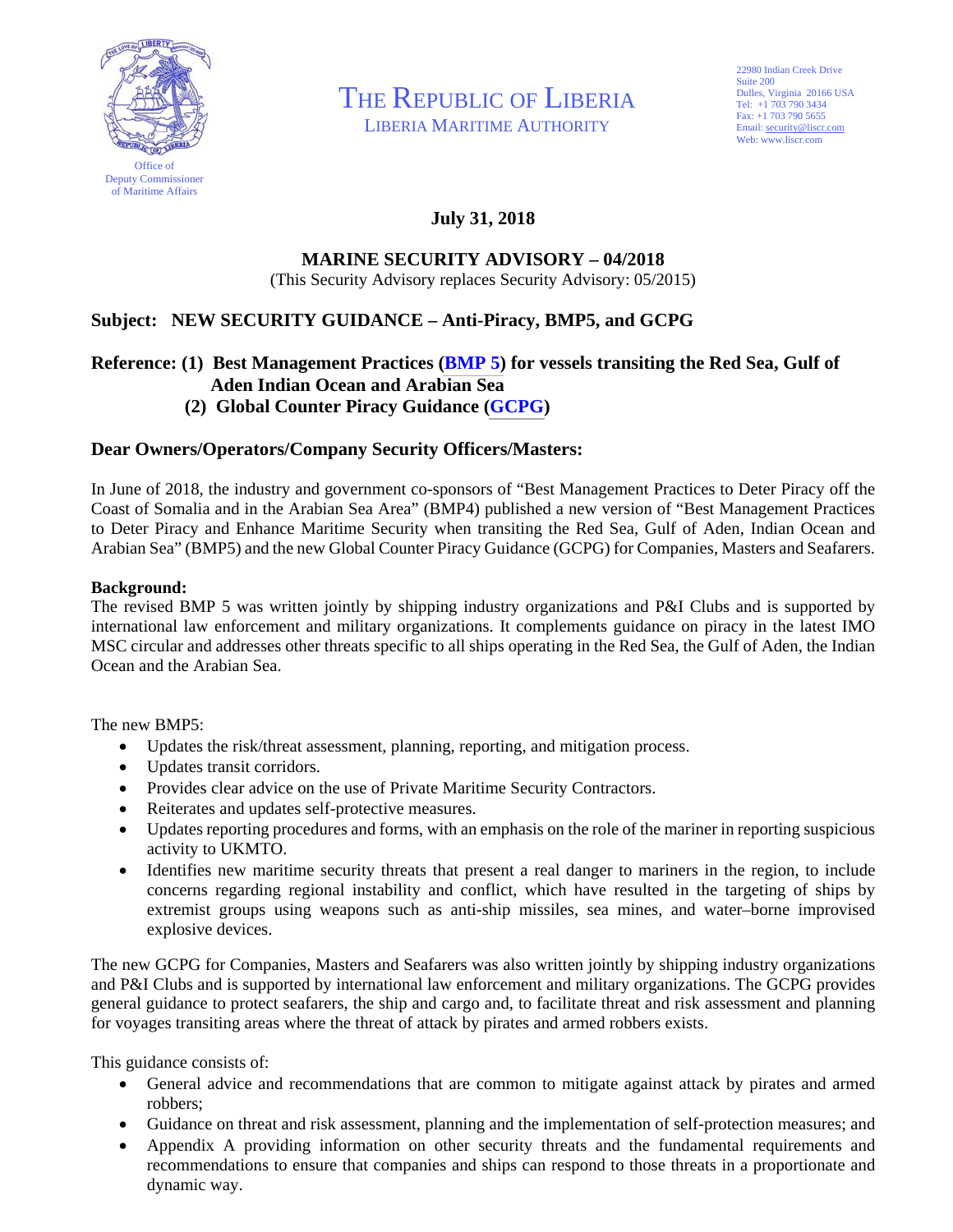Annexes providing information on regions where there is a risk of piracy and armed robbery and where prior planning and preparation before transiting the region is recommended.

This guidance is complementary to other industry regional guidance and that issued by international regional organizations such as the BMP5 and the Regional Guide to Counter Piracy and Armed Robbery against Ships in Asia produced by ReCAAP ISC in collaboration with other regional organizations.

BMP 5 and the Global Counter Piracy Guidance are now both available on the following web sites: http://eunavfor.eu/media-room/ and www.mschoa.org. Both web sites contain additional security information.

There is also a new industry security web site: www.maritimeglobalsecurity.org, which all CSOs are encouraged to visit.

#### **Reporting to MSCHOA and UKMTO:**

Registering with and reporting to the Maritime Security Centre – Horn of Africa (MSCHOA) and The UK Maritime Trade Operations (UKMTO) when entering the Voluntary Reporting Area (VRA) and the MSCHOA vessel registration area are part of the key fundamentals of the new BMP 5 and the Global Counter Piracy Guidance (GCPG) developed by EURONAV. These areas are defined on maritime security chart UKHO Q6099.

The UKMTO acts as the primary point of contact for merchant ships and their CSOs, providing liaison with military forces in the region. UKMTO administers the Voluntary Reporting Scheme, under which merchant ships are encouraged to register transits and send regular reports. This registration establishes direct contact between the reporting ship and UKMTO.

The MSCHOA vessel registration is designed to inform military counter piracy forces of the transit of merchant ships in the Indian Ocean and the Gulf of Aden, it is essential for all ships to keep the naval forces operating in the area aware of their sea passages through these areas. MSCHOA encourages companies to register their ships' movements before entering these areas and if participating in the group transit system via their website www.mschoa.org. When a ship has commenced its passage, they must continue to update the naval forces on their positions and movements.

A High Risk Area (HRA) is an industry defined area within the VRA where it is considered that a higher risk of attack exists, and additional security requirements may be necessary.

Upon entering the VRA, reporting should be done using the "Vessel Position Reporting Form - Initial Report". Ship masters should also report daily to the UKMTO via the "Vessel Position Reporting Form - Daily Position Report". Upon reaching port, or upon exiting the High Risk Area, ship masters are to submit the "Vessel Position Reporting Form - Final Report". The reporting forms are attached as Annex D to the BMP. Once in the VRA reporting to the UKMTO is done via email: ukmto@eim.ae.

Masters of ships sailing within the Internationally Recommended Transit Corridor (IRTC) while transiting through the Gulf of Aden should make use of the "Group Transit" scheme by registering with the MSCHOA. "Group Transits" have been established by the EU NAVFOR for vessels to conduct their passage through the UKMTO MSPA in groups, based on different passage speeds. This process is known as "GOA Group Transits" (GOA GT). In order to achieve this, the position, time, and speed for vessels to pass through a waypoint at the eastern and western limits of the UKMTO Transit Corridor are promulgated on the MSCHOA website: http://www.mschoa.org.

#### **Implementing self-protection measures:**

Liberian Flag Ships shall implement self-protection measures which would act as highly-visible deterrents. Such measures would include arrangement of additional lookouts, installation of physical barriers, and proceeding at full sea speed in the HRA. The guidance contained in the BMP and GCPG are based on actual piracy attacks and these measures should be viewed as the minimum standards to be adopted. Ships making frequent transits through or operating in the High Risk Area should consider taking additional self-protection measures beyond these recommendations to further reduce the risk of a successful piracy attack.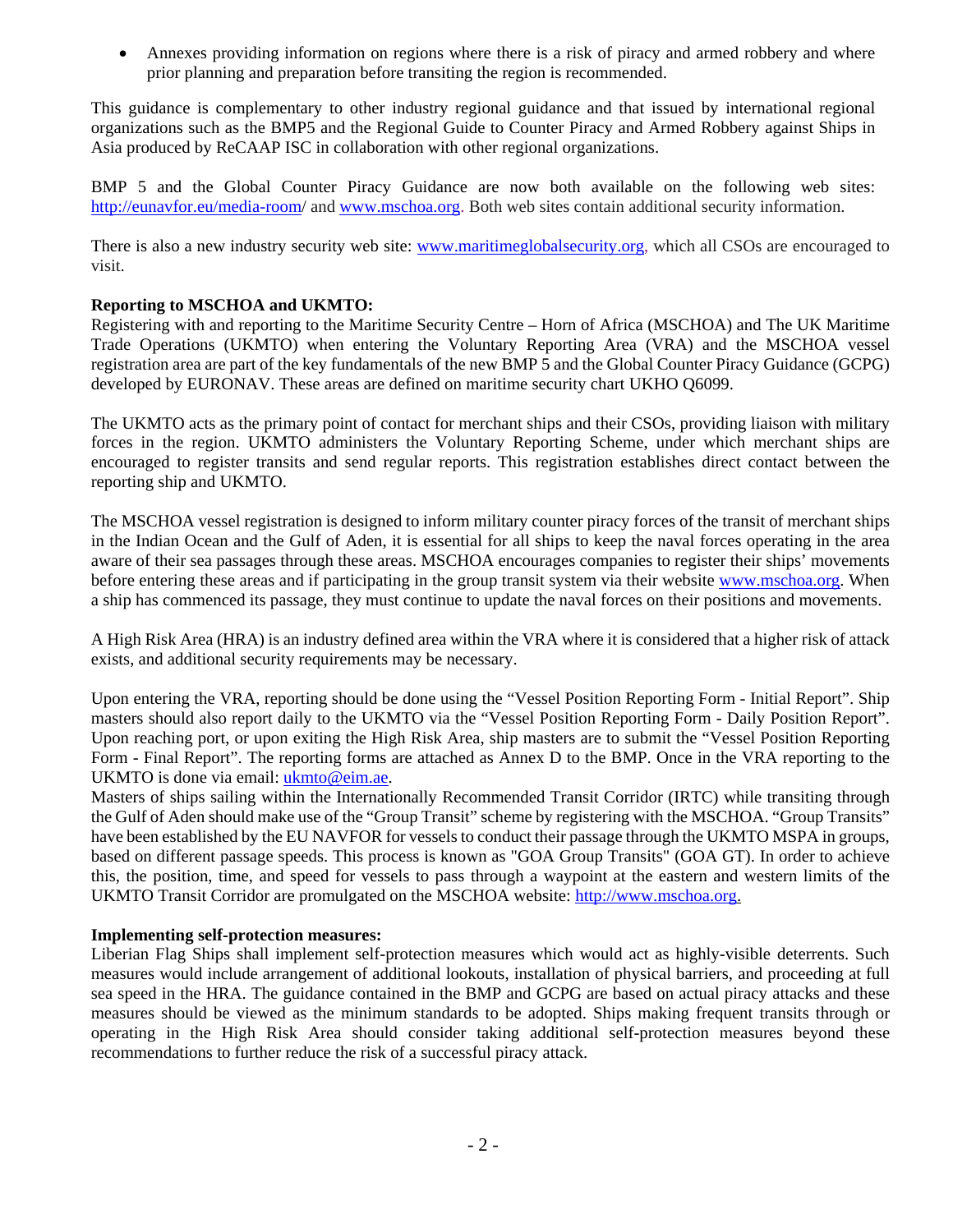#### **Requirements for Liberian Ship Owners, Managers, Operators and Masters:**

#### **1. Gathering Security Information:**

Shipowners, managers and operators of Liberian flagged vessels are advised to instruct their shipmasters and crew to remain vigilant when passing through any High Risk Area and to monitor situational updates.

Contact MSCHOA prior to transiting the Western Indian Ocean, the Somali Basin, Gulf of Aden, Gulf of Oman and the Red Sea. The contact details of MSCHOA are:

Maritime Security Centre – Horn of Africa (MSCHOA) Email postmaster@mschoa.org Telephone +44 1923 958545 +44 1923 958700 Fax +44 1923 958520 Website www.mschoa.org

Contact MDAT-GoG prior to transiting the Gulf of Guinea and off the coasts of Cameroon, Benin, Nigeria and Togo.

Maritime Domain Awareness for Trade – Gulf of Guinea (MDAT-GoG) Email: watchkeepers@mdat-gog.org Phone: +33 - 2 98 22 88 88 (emergency)

Contact IFC Singapore prior to transiting the Straits of Malacca, and Singapore, the Southern Portion of the South China Sea, the Sulu-Celebs and certain ports and anchorages in Asia.

Information Fusion Centre Singapore (IFC Singapore) Email: Information\_fusion\_centre@defence.gov.sg Phone: +65-6594-7528, +65-9626-8965

#### **2. Voyage Planning:**

The Liberian Administration requires that Liberian Ships include Security as an element of the voyage planning and that Masters of Liberian flagged ships implement appropriate security measures following the guidance provided in BMP5 and the GCPG.

#### **3. Vessel registration**

As indicated below, Liberian ship operators are to register their vessels:

- 1. When transiting the Western Indian Ocean, the Somali Basin, Gulf of Aden, Gulf of Oman and Red Sea. Register their vessels with UKMTO Email: watchkeepers@ukmto.org and ukmto@eim.ae Phone: +44 - 2392-222060, +971-50-552-3215 Fax +44 1923 958520
- 2. When in the Gulf of Guinea and off the coasts of Cameroon, Benin, Nigeria and Togo. Register their ships with MDAT-GoG Email: watchkeepers@mdat-gog.org Phone: +33 - 2 98 22 88 88 (emergency)
- 3. When in the Straits of Malacca, and Singapore, the Southern Portion of the South China Sea, the Sulu-Celebs and certain ports and anchorages in Asia. Register their ships with IFC Singapore, Email: Informtaion-fusion-center@defence.gov.sg Phone: +65-6594-7528, + 65-9626-8965

The reporting requirements apply even if the ship is stationed for prolonged periods in ports or in the offshore waters of ports in the vicinity of any high risk area.

#### **4. Incident Reporting:**

The immediate and subsequent incident reports should contain the information listed on the reporting form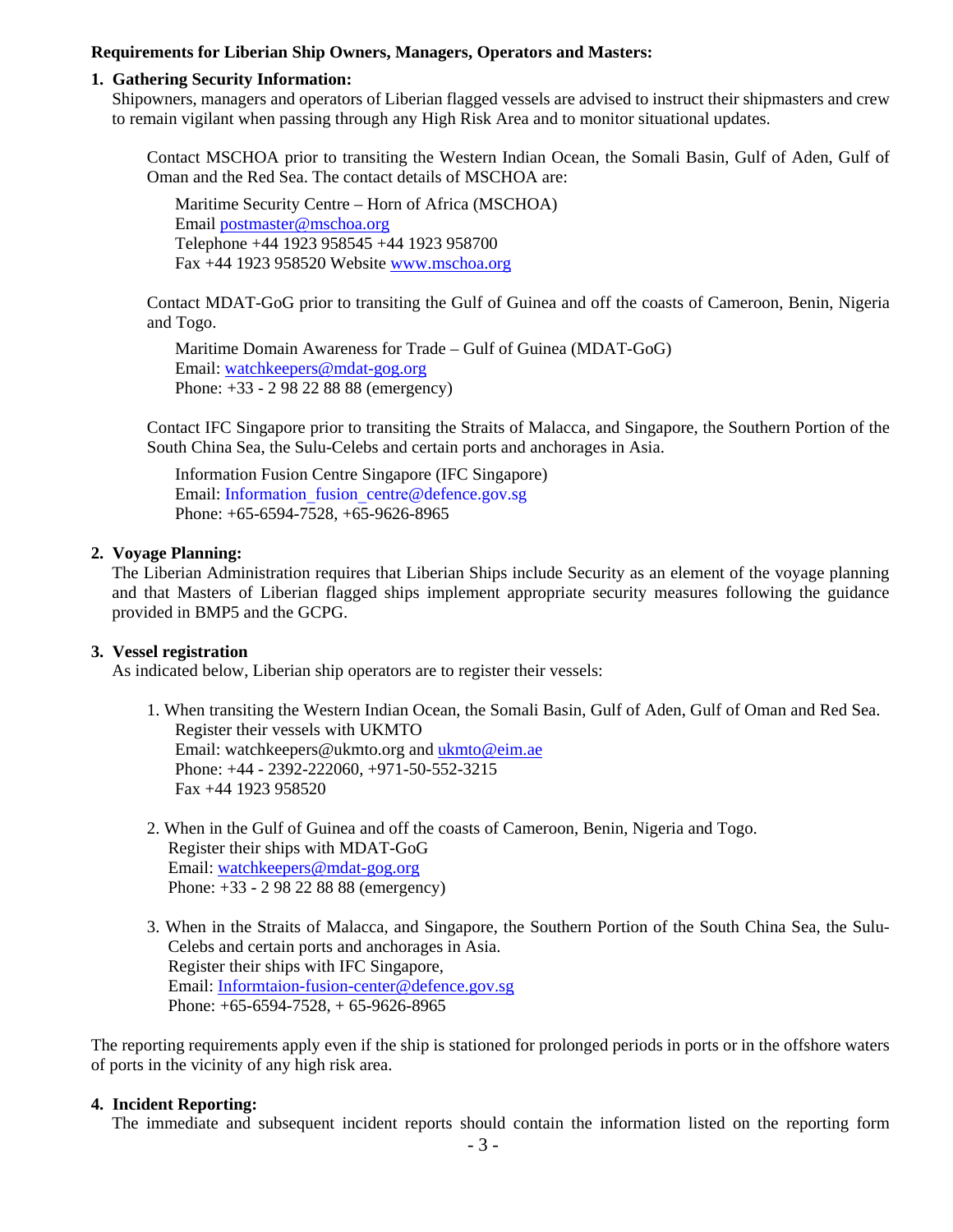provided in Annex E of BMP5. Further, shipowners and shipmasters are required to send reports of any attacks or attempted attacks onboard their ships immediately to the Rescue Coordination Centre (RCC) for the operating area in accordance with [MSC.1/Circ.1334,](http://www.liscr.com/sites/default/files/liscr_imo_resolutions/MSC.1-Circ.1334.pdf) to the appropriate contact provided above in Part 3, and to this Administration.

We have amended the attached Security Check list to incorporate references to both the BMP5 and the Global Counter Piracy Guidance.

[BMP5,](http://www.liscr.com/sites/default/files/BMP5.pdf) [GCPG,](http://www.liscr.com/sites/default/files/GCPG_1.pdf) as well this this notice, the [Security Checklist,](http://www.liscr.com/maritime/Piracy) and other Security Advisories are all available at www.liscr.com.

For more information, please contact the Security Department at telephone + 1 703 790 3434 or via email at security@liscr.com.

In case of an afterhours emergency please contact the LISCR Duty Officer + 1 703 963 6216 or via email at dutyofficer@liscr.com.

\* \* \* \* \*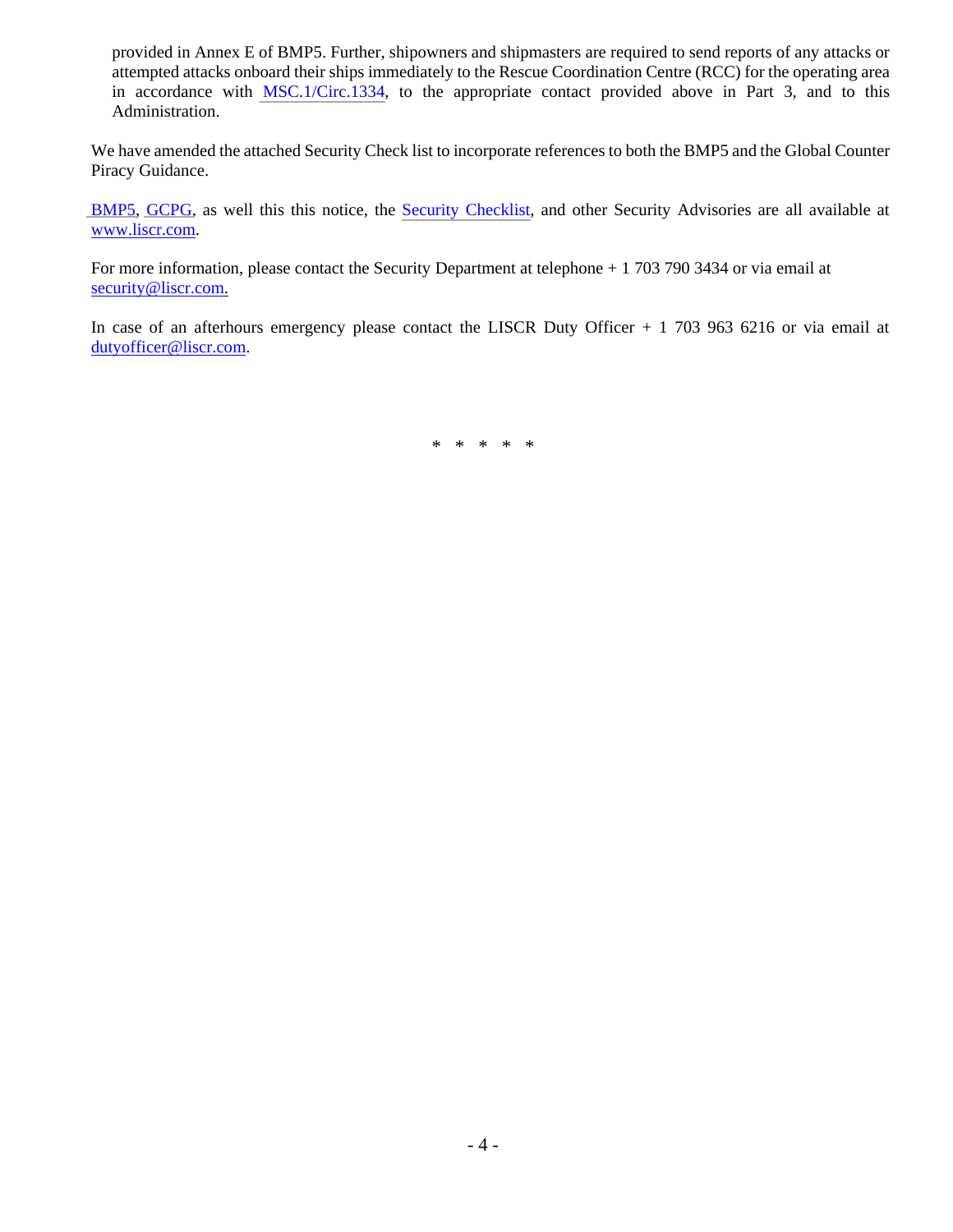

# THE REPUBLIC OF LIBERIA

LIBERIA MARITIME AUTHORITY **Anti‐Piracy Checklist**

22980 Indian Creek Drive, Suite 200<br>Tel: +1 703 790 3434<br>Tel: +1 703 790 3434<br>Email: security@liscr.com<br>Email: security@liscr.com<br>Web: www.liscr.com

# **Arriving to and Operating within the High Risk Area**

This completed check list will be submitted to the Administration when providing notice of entering the area as required in Marine Security Advisory 04/2018 to be released soon.

| Departure Port: |         |       |  |
|-----------------|---------|-------|--|
| Destination:    |         |       |  |
| Transit Speed:  |         |       |  |
| Freeboard:      | Meters: | Feet: |  |

| <b>YES</b>              | <b>NO</b>                | <b>Preparation and Planning</b>                                                              | Reference          |
|-------------------------|--------------------------|----------------------------------------------------------------------------------------------|--------------------|
|                         |                          | Has a "Vessel Movement Registration Form" been submitted to                                  |                    |
|                         |                          | MSCHOA? (Before entering the HRA (as described in the Maritime                               |                    |
|                         |                          | Security Chart Q6099) and when departing a port within this area, a                          |                    |
|                         | $(\bullet)$              | Vessel Movement Registration Form must be submitted to:                                      |                    |
|                         |                          |                                                                                              |                    |
|                         |                          | 1. www.mschoa.org                                                                            |                    |
|                         |                          | 2. TEL +44(0)2392 222060                                                                     |                    |
|                         |                          | 3. Email - Watchkeepers@mschoa.org                                                           |                    |
|                         | $\boldsymbol{\Theta}$    | Has a "Vessel Position Reporting Form - Initial Report" been sent to<br>UKMTO?               | (BMP5 Annex D)     |
|                         |                          | Has a comprehensive voyage planning been completed, including risk-                          |                    |
|                         | $\boldsymbol{\odot}$     | assessment and route planning?                                                               |                    |
|                         |                          | Did the voyage specific risk-assessment include the option of utilizing                      |                    |
|                         | $\left( \bullet \right)$ | armed security personnel? Has the latest situational information from                        |                    |
|                         |                          | MSCHOA been reviewed and taken into consideration in the risk-                               |                    |
|                         |                          | assessment and route planning?                                                               |                    |
| C                       | $\boldsymbol{\Theta}$    | If the vessel transit Gulf of Aden, will it use the UKMTO Transit Corridor? (IRTC)           |                    |
| $\overline{\mathsf{C}}$ | $\bf O$                  | If the vessel transit Gulf of Aden, will it be participating in a convoy?                    |                    |
| $\overline{O}$          | $\boldsymbol{\odot}$     | Has Ship's Security Level been set at Level 2?                                               |                    |
|                         |                          | Have crew and officers received adequate guidance and direction as                           |                    |
|                         | $\boldsymbol{\Theta}$    | stated is section 4 of the BMP5 and Part 6 of the book Global Counter                        |                    |
|                         |                          | Piracy Guidance (GCPG)? *                                                                    |                    |
|                         |                          | Have all current and relevant Liberian Administration Security Advisories (Section 4 of BMP5 |                    |
| $\bigcirc$              | $\boldsymbol{\Theta}$    | been reviewed? Has a review been conducted of the ISPS SSP with a                            | and GCPG para      |
|                         |                          | view to transiting the High Risk Area?                                                       | 6.2)               |
|                         |                          | Have the crew been briefed on the threat and counter piracy procedures (Section 4 of BMP5    |                    |
|                         | $\boldsymbol{\Theta}$    | for transiting the area?                                                                     | and GCPG para      |
|                         | $\boldsymbol{\odot}$     | Have radios, SSAS, internal communications and PA system been tested?                        |                    |
|                         |                          | If the ship has a 'Citadel' established, has the appropriate procedure                       | (Section 5 of BMP5 |
|                         | $\boldsymbol{\Theta}$    | been briefed and rehearsed with the crew?                                                    | and GCPG para      |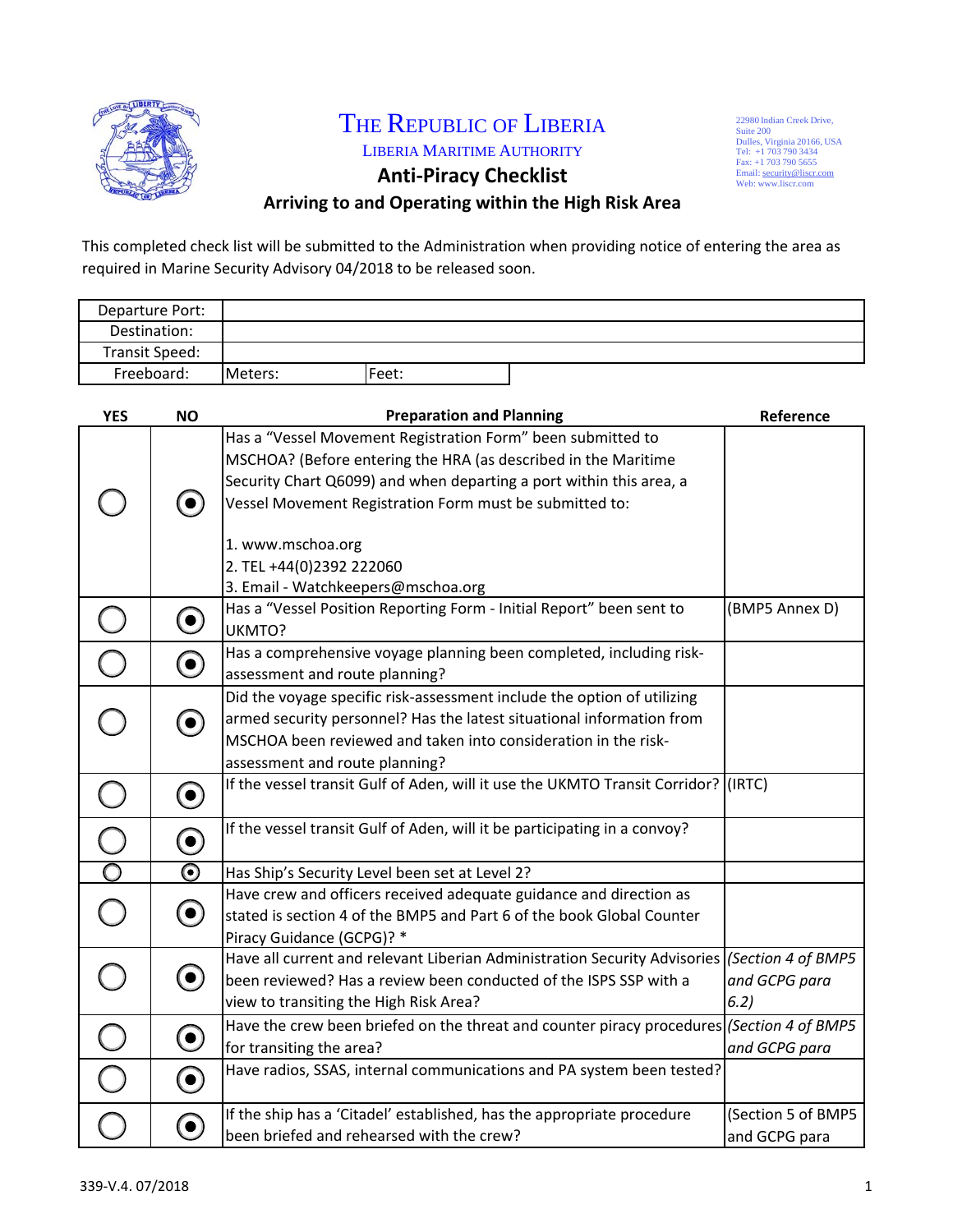|  | Has a pre-designated area (Safe-Room or Citadel) for non-watch<br>standing crewmembers been identified?                                                                                                                           |                                          |
|--|-----------------------------------------------------------------------------------------------------------------------------------------------------------------------------------------------------------------------------------|------------------------------------------|
|  | Is a single point of controlled entry into the wheel house and engine<br>room maintained?                                                                                                                                         |                                          |
|  | Does the ship have a lighting procedure in place?                                                                                                                                                                                 | (Section 5 of BMP5<br>and GCPG para 7.1) |
|  | Are contact numbers for UKMTO and MSCHOA readily available in the<br>wheelhouse and Citadel (if used) and crew trained in the communication<br>procedures?                                                                        |                                          |
|  | Equipment has been rigged to deter pirates from coming on board such<br>as charging fire hoses, spotlights, etc. and removal of any equipment<br>such as ropes and ladders etc. that could be used to gain access to the<br>ship. |                                          |
|  | Are preparations made to support increased vigilance (ie. additional look (GCPG para 7.2)<br>outs)?                                                                                                                               |                                          |

| <b>YES</b> | <b>NO</b> | <b>Self-Protection Measures</b>                                    | Reference        |
|------------|-----------|--------------------------------------------------------------------|------------------|
|            |           | Self-Protection Measures implemented as per Best Management        | (BMP5 & GCPG)    |
|            |           | Practice?                                                          |                  |
|            |           | Are obstacles and barriers constructed to deter and delay a pirate | (GCPG para 7.5)  |
|            |           | attack?                                                            |                  |
|            |           | Are high pressure water hoses deployed and used?                   | (GCPG para 7.6)  |
|            |           | Access control measures implemented to limit entry to the          | (GCPG para 7.3 & |
|            |           | superstructure?                                                    | 7.4)             |
|            |           | Does the ship have Enhanced Bridge Protection in place (additional | (GCPG para 7.4)  |
|            |           | plates and or Sandbags)?                                           |                  |
|            |           | Are all equipment and tools properly stowed away?                  | (GCPG Para 7.11) |
|            |           | Does the ship have razor wire, outriggers or fencing outboard or   | (GCPG 7.7)       |
|            |           | overhanging the ships structure?                                   |                  |
|            |           | Is there an unarmed security team onboard?                         | (GCPG 7.15)      |
|            |           | Is there an armed security team onboard?                           | (GCPG 7.16)      |
|            |           | Is there an acknowledgement from the Administration for armed      |                  |
|            |           | security personnel onboard?                                        |                  |
|            |           | Has a continuous security patrol to monitor vessel decks and       |                  |
|            |           | surroundings been established?                                     |                  |

#### A vessel not capable of maintaining at least 19 knots with low/medium free-board and with limited self-

For training we recommend the use of LISCRBMP‐CBT: Pirate tactics include scouting, surveillance, and mock‐attacks to measure a vessel's level of self‐protection. For any vessel scheduled to navigate within the High Risk Area, the Administration strongly encourages Owners Vessels being attacked outside the Gulf of Aden cannot be expected to be within immediate reach by the Coalition To date, the most effective counter‐measures against Somalia based pirates have proven to be speed and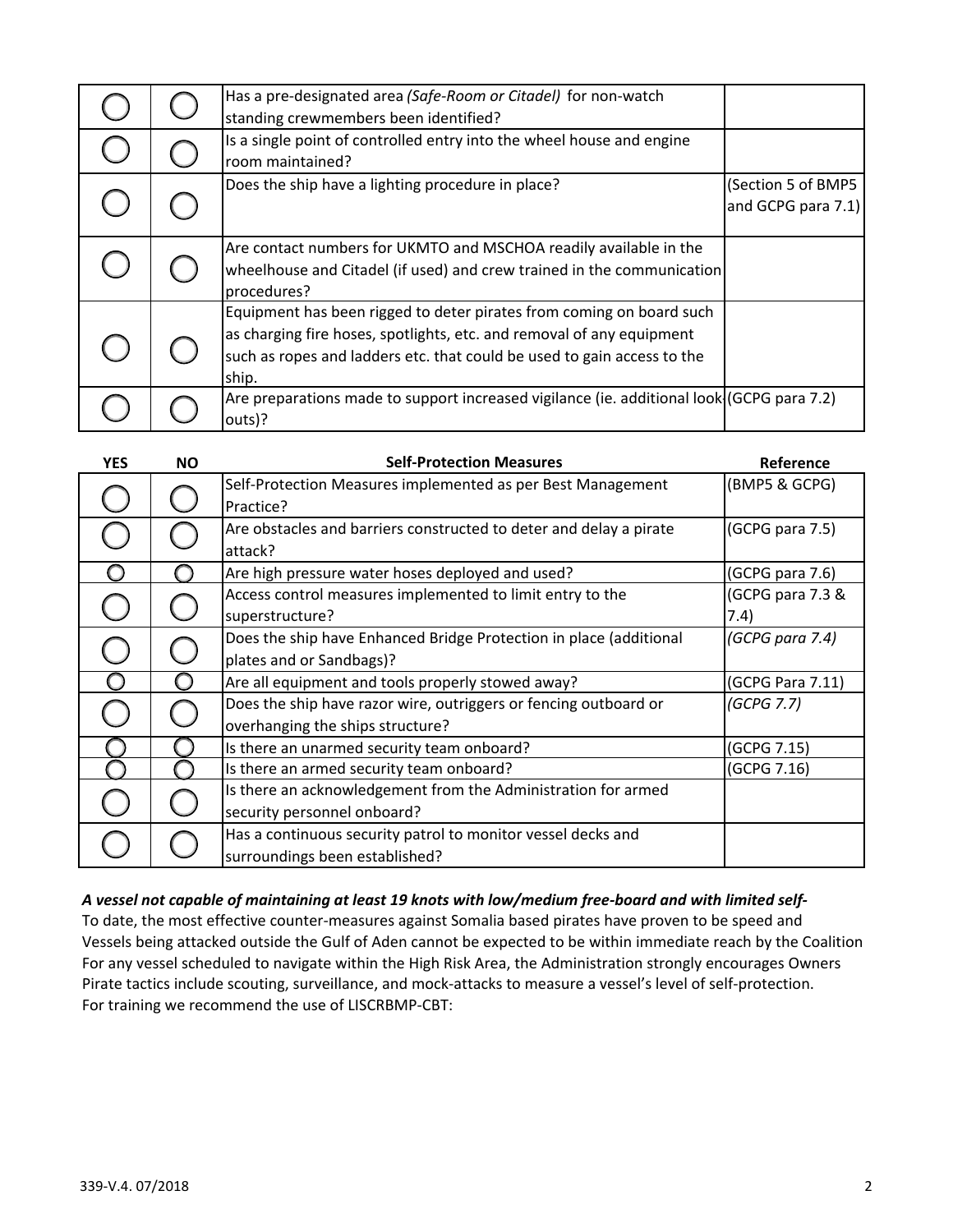#### **Should you or a member of your crew witness or be subject to a pirate attack:**

1. If possible, take pictures of the pirate ship and crew

2. Use the following form to report incidents you or your crew have witnessed in the affected area

#### **BMP5 Annex E**

#### **Maritime Security Centre – Horn of Africa reporting forms**

• There are two principal methods to register your ship's movement with MSCHOA. MSCHOA vessel registration and incident reporting Registration with MSCHOA ensures a ship is monitored by

‐ Online at www.mschoa.org (note you will need to register with MSCHOA for access, this can be done following

‐ Offline. A downloadable form is available from www.mschoa.org or it can be requested from

This form was updated in March 2018 to make offline registration simpler for ships with sporadic internet Items marked with an \* are mandatory.

| <b>Vessel Details</b>                                                           |                                                                                |
|---------------------------------------------------------------------------------|--------------------------------------------------------------------------------|
| Ship Name*                                                                      | Flag State *                                                                   |
| IMO Number*                                                                     | MSI Number *                                                                   |
| Call Sign*                                                                      | Ship's Master*                                                                 |
| Primary Email*                                                                  | Secondary Email*                                                               |
| Ship Contact Number*                                                            | Ship Contact Email*                                                            |
| <b>Owner Name</b>                                                               | <b>Operator Name</b>                                                           |
| <b>Operator Address</b>                                                         | <b>DPA Name</b>                                                                |
| <b>DPA Telephone</b>                                                            | <b>DPA Email</b>                                                               |
| Entry Point to MSCHOA vessel registration area *<br>(78°E/10°S/23°N/Suez/Port)  | Entry Date/Time to MSCHOA vessel registration area *<br>(DD/MM/YYYY) (HH) (MM) |
| Exit Point from MSCHOA vessel registration area *<br>(78°E/10°S/23°N/Suez/Port) | Exit Date/Time to MSCHOA vessel registration area *<br>(DD/MM/YYYY) (HH) (MM)  |
| Do you intend to transit the IRTC?                                              |                                                                                |
| ETA to IRTC (times are in UTC/ Zulu time) *                                     |                                                                                |
| Do you intend to join a group transit?                                          | Do you intend to join a National Convoy?                                       |
|                                                                                 | Which National Convoy are you joining? *                                       |
| Crew numbers and nationalities                                                  | Draught                                                                        |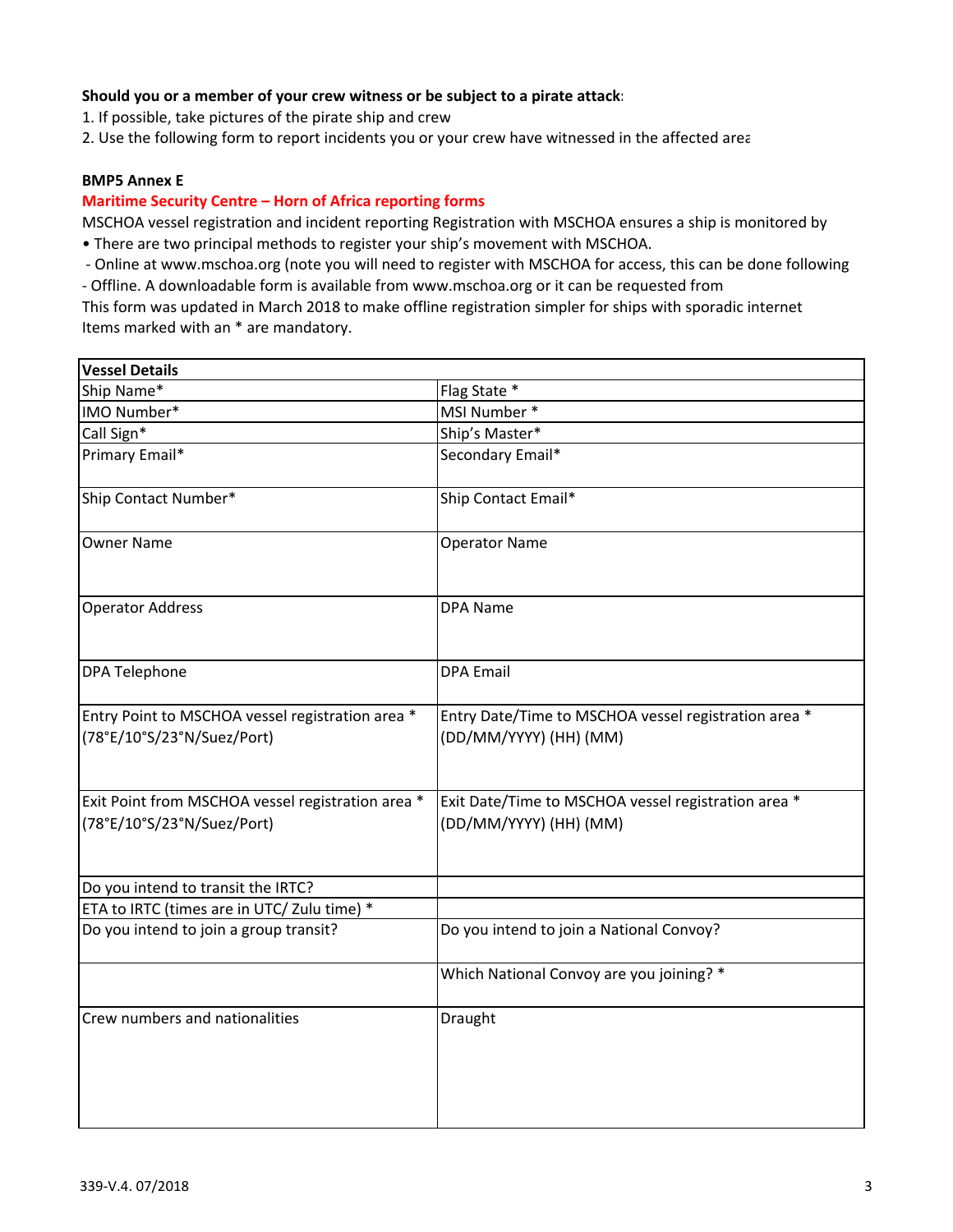|                                              | Freeboard of lowest accessible deck in Metres(M) * Freeboard of lowest accessible deck in Metres(M) *                            |
|----------------------------------------------|----------------------------------------------------------------------------------------------------------------------------------|
| Vessel's Maximum Speed                       | Cargo (Crude Oil/Clean Oil/Arms/ Chemicals/<br>Gas/Passengers/Bulk Cargo/ Containers/Fishing/Ballast/<br>Others  Please Specify) |
|                                              | Hazardous cargo                                                                                                                  |
| Next Port of Call                            | Last Port of Call                                                                                                                |
| Number of Armed Security personnel on board? | Nationality of armed security team?                                                                                              |

#### **Follow Up report to MSCHOA and UKMTO, and this Administration**

Following any attack or suspicious activity, it is vital that a detailed report of the event is provided to UKMTO and MSCHOA and the Liberian Administration. It is also helpful to provide a copy of the report to the IMB. Incident report; vessel particulars/details. It is recognized that during an incident time may be short and crew will be under a number of pressures and stresses. Those lines marked with an \* are those that, in extremis, are the key requirements that must be reported. Without this data responses cannot be planned or mounted and assessments will be incomplete and may be inaccurate.

| <b>INCIDENT REPORTING PART ONE - VESSEL DETAILS</b> |     |       |                                                                              |                                                                                                                                                                                                                |  |
|-----------------------------------------------------|-----|-------|------------------------------------------------------------------------------|----------------------------------------------------------------------------------------------------------------------------------------------------------------------------------------------------------------|--|
| Line                                                |     |       | Responses/Inclusions                                                         | Format                                                                                                                                                                                                         |  |
| (a)                                                 |     | (b)   |                                                                              | (d)                                                                                                                                                                                                            |  |
|                                                     |     | A*    | Ship Name                                                                    | <b>PLAIN TEXT</b>                                                                                                                                                                                              |  |
|                                                     |     | $B^*$ | <b>IMO Number</b>                                                            | <b>PLAIN TEXT</b>                                                                                                                                                                                              |  |
|                                                     |     | C     | Flag                                                                         | <b>PLAIN TEXT</b>                                                                                                                                                                                              |  |
| <b>IDENTITY</b>                                     | 1.1 | D     | Call Sign                                                                    | <b>PLAIN TEXT</b>                                                                                                                                                                                              |  |
|                                                     |     | F     | <b>Owner Name &amp; Contact Details</b>                                      | <b>PLAIN TEXT</b>                                                                                                                                                                                              |  |
|                                                     |     | F     | Company Security Officer/Designated Person<br><b>Ashore- Contact Details</b> | <b>PLAIN TEXT</b><br><b>PLAIN TEXT</b><br><b>PLAIN TEXT</b><br><b>PLAIN TEXT</b><br><b>PLAIN TEXT</b><br><b>PLAIN TEXT</b><br><b>PLAIN TEXT</b><br><b>PLAIN TEXT</b><br><b>PLAIN TEXT</b><br><b>PLAIN TEXT</b> |  |
|                                                     |     | A     | Crew number                                                                  |                                                                                                                                                                                                                |  |
| CREW/CARGO                                          |     | B     | Crew nationalities                                                           |                                                                                                                                                                                                                |  |
|                                                     | 1.2 | C     | Master/Captain Nationality                                                   |                                                                                                                                                                                                                |  |
|                                                     |     | D     | Cargo                                                                        | <b>PLAIN TEXT</b>                                                                                                                                                                                              |  |
|                                                     |     | E     | Cargo Size/Quantity                                                          |                                                                                                                                                                                                                |  |
|                                                     |     | A     | LAST PORT OF CALL (LPOC)                                                     |                                                                                                                                                                                                                |  |
|                                                     |     | B     | LAST PORT OF CALL DATE                                                       |                                                                                                                                                                                                                |  |
| ROUTE/SCHEDULE                                      | 1.3 | C     | <b>NEXT PORT OF CALL (NPOC)</b>                                              |                                                                                                                                                                                                                |  |
|                                                     |     | D     | NEXT PORT OF CALL DATE                                                       |                                                                                                                                                                                                                |  |
|                                                     |     | F     | SEA DAYS SINCE LAST PORT                                                     |                                                                                                                                                                                                                |  |

| INCIDENT REPORTING PART TWO - INCIDENT DETAILS |              |                           |                                       |                    |  |  |
|------------------------------------------------|--------------|---------------------------|---------------------------------------|--------------------|--|--|
| Line                                           |              |                           | Responses/Inclusions                  | Format             |  |  |
| (a)                                            | (b)          |                           |                                       | (d)                |  |  |
|                                                | $2.1*$       |                           | <b>TIME OF REPORT</b>                 | DTG                |  |  |
| <b>DETAILS</b>                                 | $A^*$<br>2.2 | <b>IINCIDENT LOCATION</b> | LAT/LONG                              |                    |  |  |
|                                                |              | $B^*$                     | ISPEED AND HEADING AT TIMEOF INCIDENT | <b>IPLAIN TEXT</b> |  |  |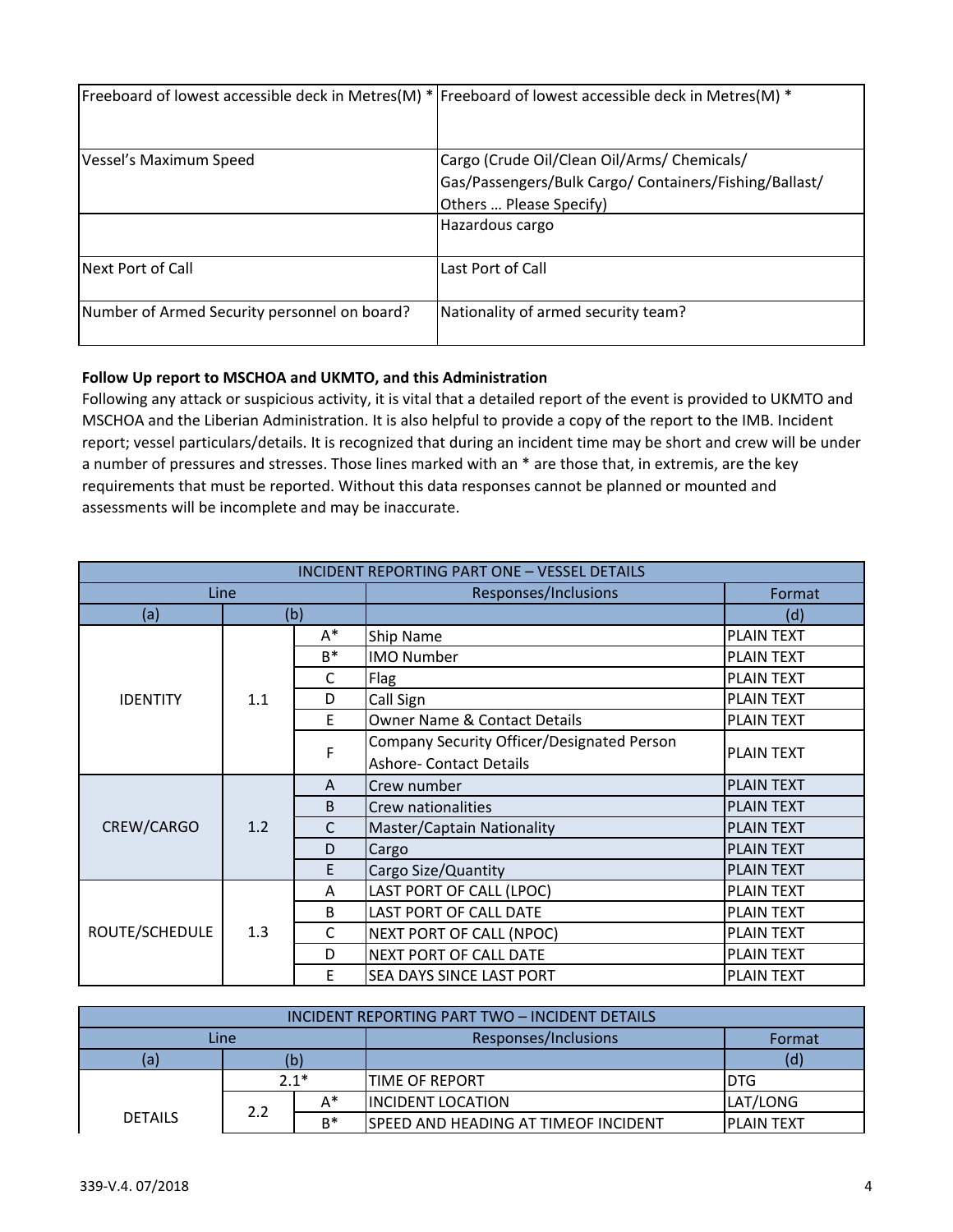|                 |      | $A^*$        | <b>INCIDENT START TIME</b>                  | <b>DTG</b>        |
|-----------------|------|--------------|---------------------------------------------|-------------------|
| <b>DETAILS</b>  | 2.3  | $B^*$        | <b>INCIDENT END TIME</b>                    | <b>DTG</b>        |
|                 |      | $\mathsf{C}$ | <b>WEATHER CONDITIONS DURING INCIDENT</b>   | <b>PLAIN TEXT</b> |
|                 |      | $A^*$        | SIGHTING APPROACH/                          |                   |
| <b>INCIDENT</b> | 2.4  |              | COMMUNICATION/ATTACK/ BOARDING              | <b>SELECT</b>     |
|                 |      | $B^*$        | AREAS(S) OF VESSEL TARGETED                 | <b>PLAIN TEXT</b> |
|                 |      | A*           | NUMBER OF SUSPECT CRAFT                     | <b>NUMBER</b>     |
|                 |      | B            | NUMBER OF SUSPECT INDIVIDUALS               | <b>NUMBER</b>     |
| <b>SUSPECTS</b> | 2.5  | $\mathsf{C}$ | NOT KNOWN/CIVILIAN DRESS/                   | <b>SELECT</b>     |
|                 |      |              | UNIFORMS/MIX                                |                   |
|                 |      | D            | ETHNICITY/LANGUAGES                         | <b>PLAIN TEXT</b> |
|                 |      | $A^*$        | NONE SEEN/SIGHTED/SHOTS FIRED               | <b>SELECT</b>     |
| <b>WEAPONS</b>  | 2.6  | $\mathsf B$  | PISTOLS/RIG FLES/MACHINE GUNS/GRENADE       | <b>SELECT</b>     |
|                 |      |              | <b>LAUNCHERS</b>                            |                   |
| <b>LADDERS</b>  | 2.7  | A            | NONE SEEN/SUSPECTED/SIGHTED/USED            | <b>SELECT</b>     |
|                 |      | B            | <b>ADDITIONAL INFORMATION</b>               | <b>PLAIN TEXT</b> |
|                 |      | $A^*$        | TYPE: WHALER / DHOW / FISHING VESSEL /      | <b>SELECT</b>     |
|                 | 2.8  |              | <b>MERCHANT VESSEL</b>                      |                   |
|                 |      |              | DESCRIPTION OF VESSEL (COLOUR, NAME,        | <b>PLAIN TEXT</b> |
|                 |      | B            | <b>FEATURES)</b>                            |                   |
|                 |      | $A^*$        | CITADEL / SECURE AREA                       | YES/NO            |
|                 |      | $B^*$        | NO SECURITY TEAM / UNARMED TEAM / ARMED     | YES/NO            |
|                 |      |              | <b>TEAM</b>                                 |                   |
|                 |      | $\mathsf{C}$ | HEIGHT OF FREEBOARD AT THE TIME OF INCIDENT | <b>SELECT</b>     |
| YOUR VESSEL     | 2.9  |              |                                             |                   |
|                 |      |              | SELF PROTECTION MEASURES IN PLACE BEFORE    |                   |
|                 |      | D            | <b>INCIDENT</b>                             | <b>SELECT</b>     |
|                 |      | E            | DEFENCE MEASURES EMPLOYED                   | YES/NO            |
| <b>CRAFT</b>    |      | F.           | <b>OTHER</b>                                | <b>PLAIN TEXT</b> |
|                 |      | $A^*$        | <b>ALARM SOUNDED</b>                        |                   |
|                 |      |              |                                             | YES/NO            |
|                 |      | $B^*$        | <b>CREW MUSTERED IN CITADEL</b>             | YES/NO            |
|                 |      | $C^*$        | INCREASED SPEED / EVASIVE MANOEUVRES        | <b>SELECT</b>     |
|                 |      | D*           | <b>DESCRIPTION</b>                          | <b>SELECT</b>     |
| YOUR RESPONSE   | 2.1  |              | PAST SHOWED WEAPONS / WARNING SHOTS /       |                   |
|                 |      | E            | AIMED SHOTS / NO PAST                       | <b>PLAIN TEXT</b> |
|                 |      |              | WAS INCIDENT REPORTED TO AUTHORITIES? IF SO |                   |
|                 |      | F            | TO WHOM?                                    | <b>PLAIN TEXT</b> |
|                 |      | A*           | INCIDENT FINISHED / ONGOING                 | <b>SELECT</b>     |
| <b>STATUS</b>   | 2.11 | B            | INCIDENT ENDED BY SUSPECTS / OWN VESSEL     | YES/NO            |

| INCIDENT REPORTING PART THREE - STATUS AND SUPPORT REQUESTS |     |       |                                                         |                |  |  |
|-------------------------------------------------------------|-----|-------|---------------------------------------------------------|----------------|--|--|
| <b>LINE</b>                                                 |     |       | Responses / Inclusions                                  | <b>FORMAT</b>  |  |  |
| (a)                                                         | (b) |       |                                                         | (d)            |  |  |
|                                                             |     | $A^*$ | VESSEL SAFE / UNSAFE / UNDER ATTACK /<br><b>BOARDED</b> | <b>ISELECT</b> |  |  |
|                                                             |     | B     | <b>VESSEL UNDERWAY / VESSEL STATIC</b>                  | <b>ISELECT</b> |  |  |
| <b>STATUS</b>                                               | 3.1 | $C^*$ | UNDER OWN POWER / SUPPORTED / WITHOUT<br><b>POWER</b>   | <b>SELECT</b>  |  |  |